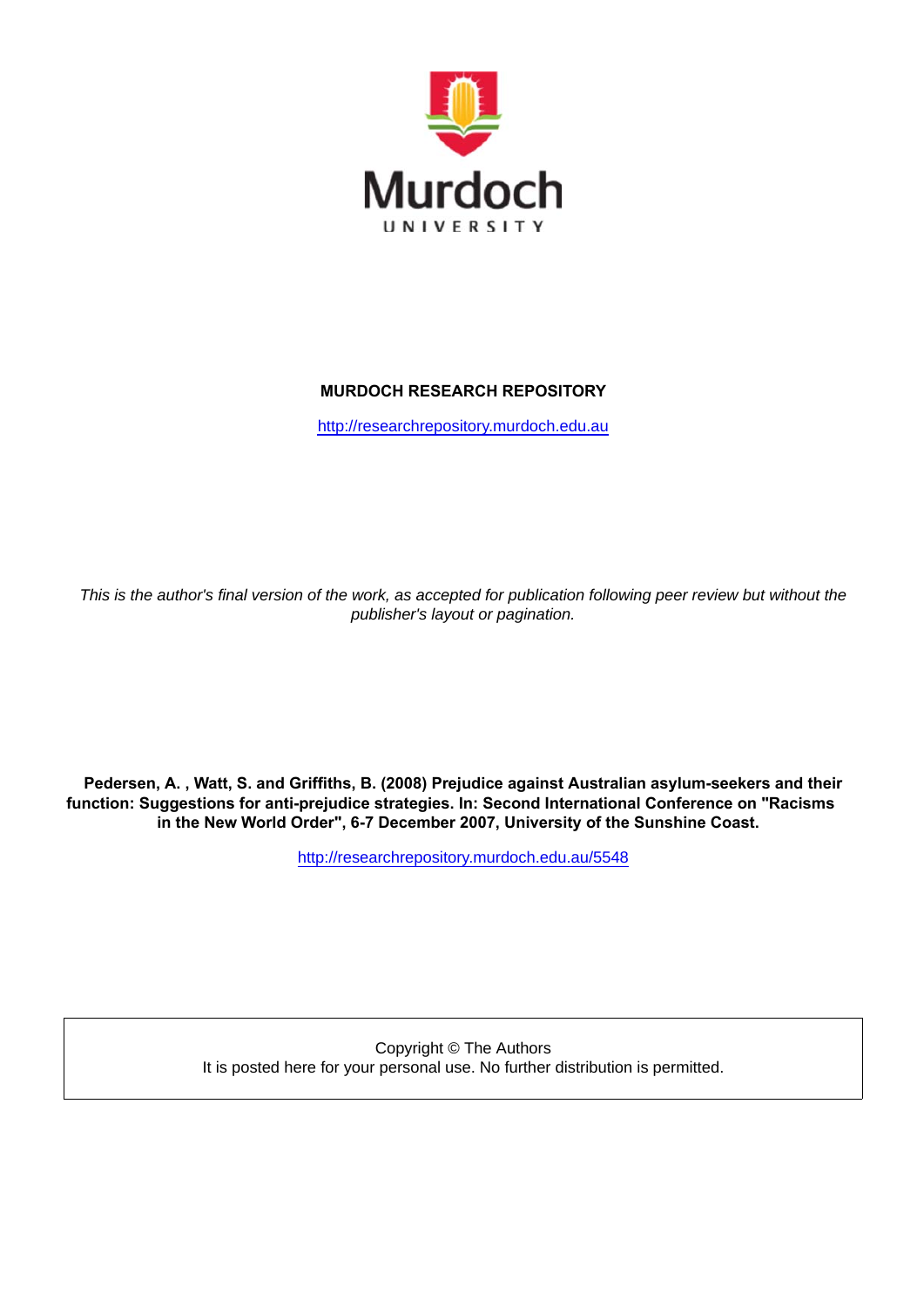Prejudice against Australian asylum seekers and their function: Suggestions for anti-

prejudice strategies

## **Anne Pedersen**

School of Psychology, Murdoch University

## **Susan E. Watt**

School of Psychology, University of New England

## **Brian Griffiths**

School of Psychology, Curtin University of Technology

Contact details of primary author:

Dr Anne Pedersen School of Psychology Murdoch University Murdoch, WA, 6150, Australia

Email [A.Pedersen@murdoch.edu.au](mailto:A.Pedersen@murdoch.edu.au)

Phone: (08) 9360.6488 Fax: (08) 9360.6492

Running Head: Prejudice against asylum seekers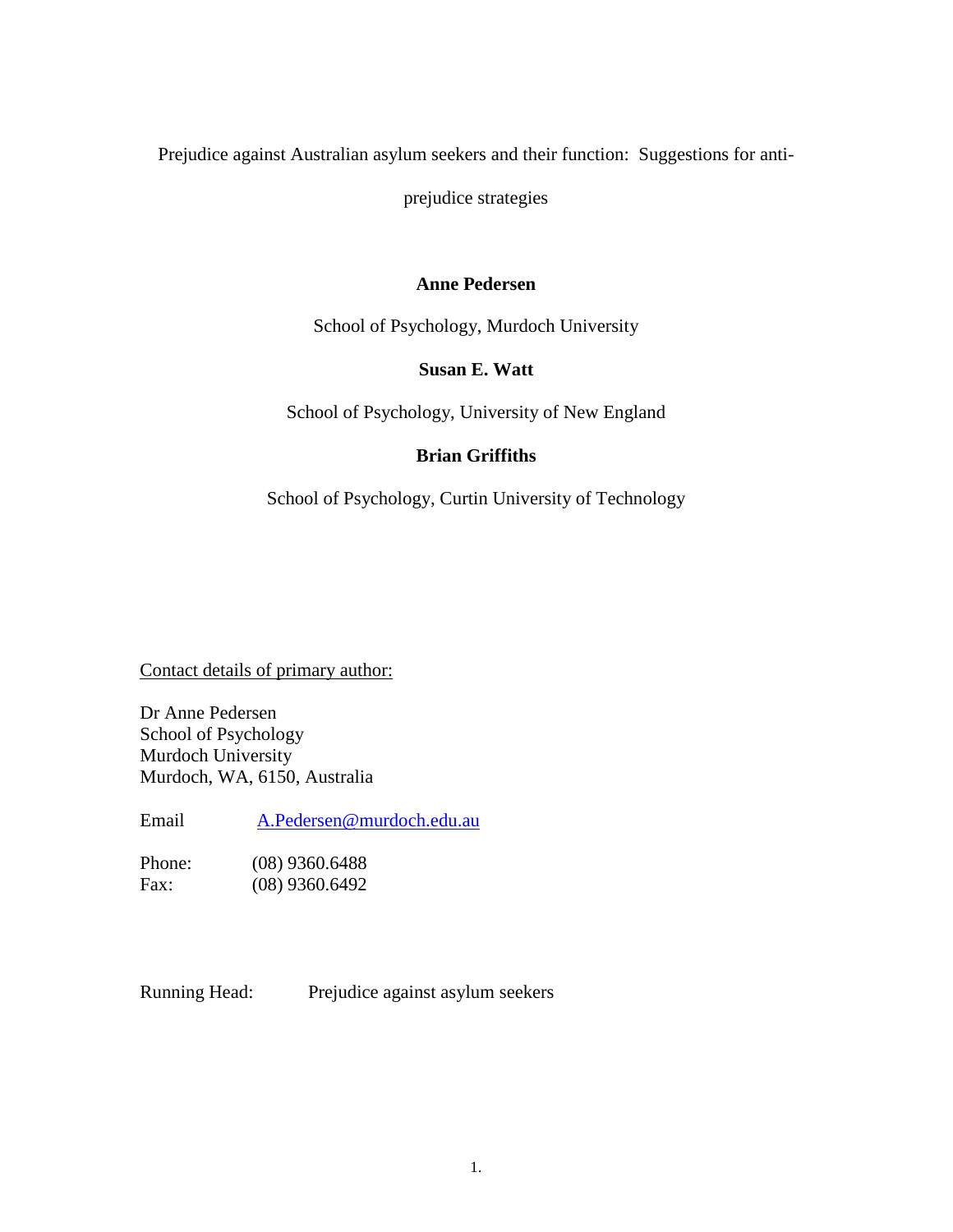Abstract.

Over the last decade or so under the Howard Government, there has been a great deal of controversy regarding the unauthorised arrival of asylum seekers. In this study, we analysed data collected from 602 Western Australians. We investigated why people think the way they do about asylum seekers using the function of attitude literature as a base; specifically participants' values, their experience with asylum seekers, and their reliance on other sources for information. Results indicated that the Perth community overwhelmingly based their attitudes (positive or negative) on their values. Finally, we integrate these findings with other research regarding prejudice against asylum seekers, and give suggestions for attempting to present an alternative – more positive – view of asylum seekers than that often given.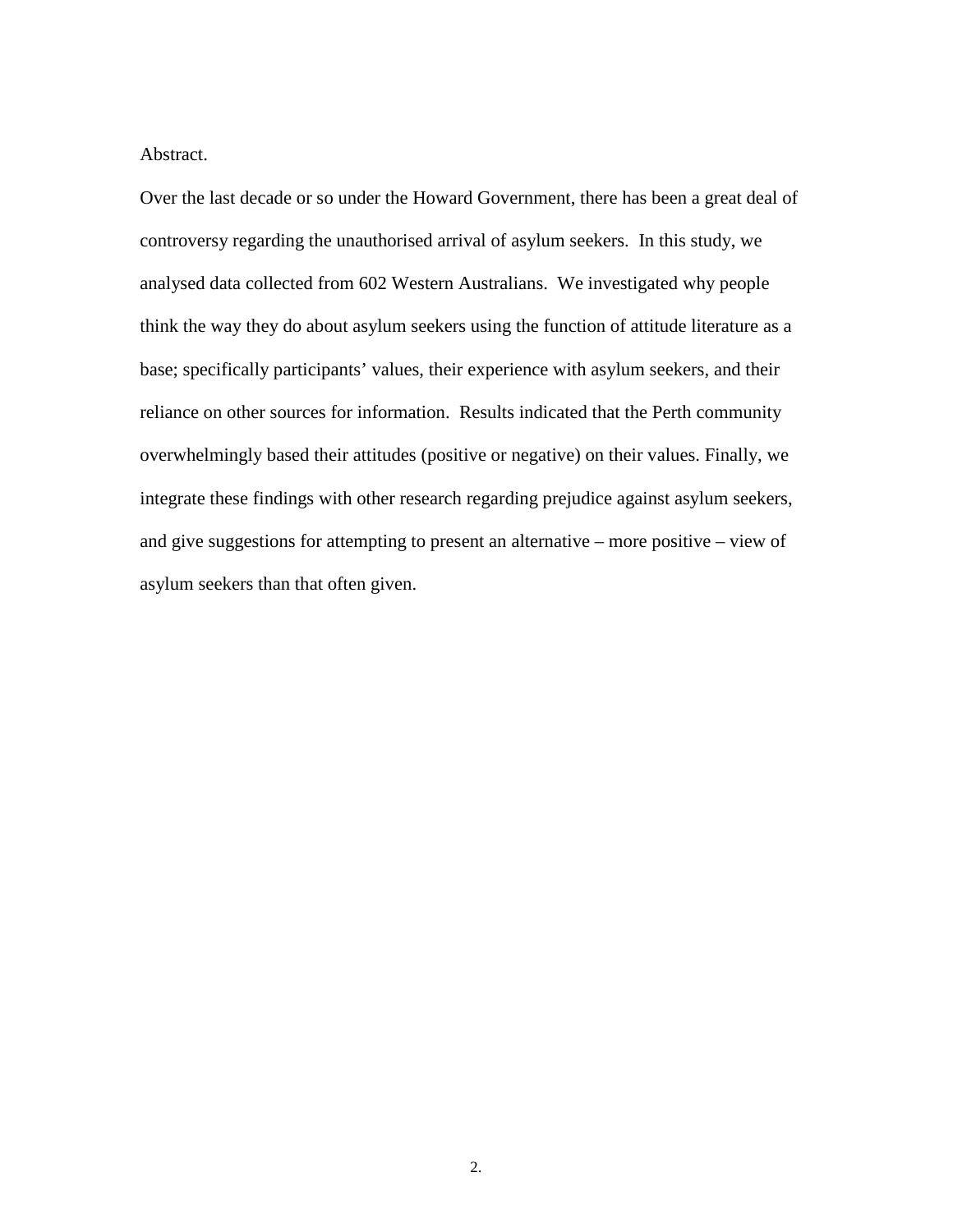Over the last decade or so, there has been a great deal of controversy regarding the issue of people applying for asylum onshore without official authorisation by Australia to do so. Many members of the Australian community are extremely negative about asylum seekers (Klocker, 2004; Schweitzer, Perkoulidis, Krome, Ludlow, & Ryan, 2005). This negative rhetoric stems from a number of sources; including at times prominent politicians (Pedersen, Watt & Hansen, 2006). Clearly, this hostility can negatively affect asylum seekers, 90% of whom are ultimately found to be legitimate refugees and are granted asylum in Australia (Brennan, 2003). It also affects Australian society as a whole – it is much harder for refugees to integrate with such hostility directed toward them (Allison, 2007) and this is detrimental to all concerned.

One theoretical avenue of research which may be useful in addressing the question "why do people think the way they do about asylum seekers" involves the function of attitudes literature which started over 50 years ago (Smith, Bruner, & White, 1956). More recently, Herek (1987) categorised functions into four categories: *experiential-schematic* (to do with personal experience), *value-expressive* (to do with deeply held values and beliefs), *social expressive* (to do with a sense of belongingness with significant others) and *defensive* (to do with maintaining one's self-esteem). In a Western Australian study that used this scheme, it was found that the two most prevalent functions with regard to prejudice against Indigenous Australians were experientialschematic and value-expressive (Pedersen, Contos, Griffiths, Bishop & Walker, 2000).

Overview of the present study. We investigated prejudice against asylum seekers within the function of attitudes literature with three main aims. The first was to identify the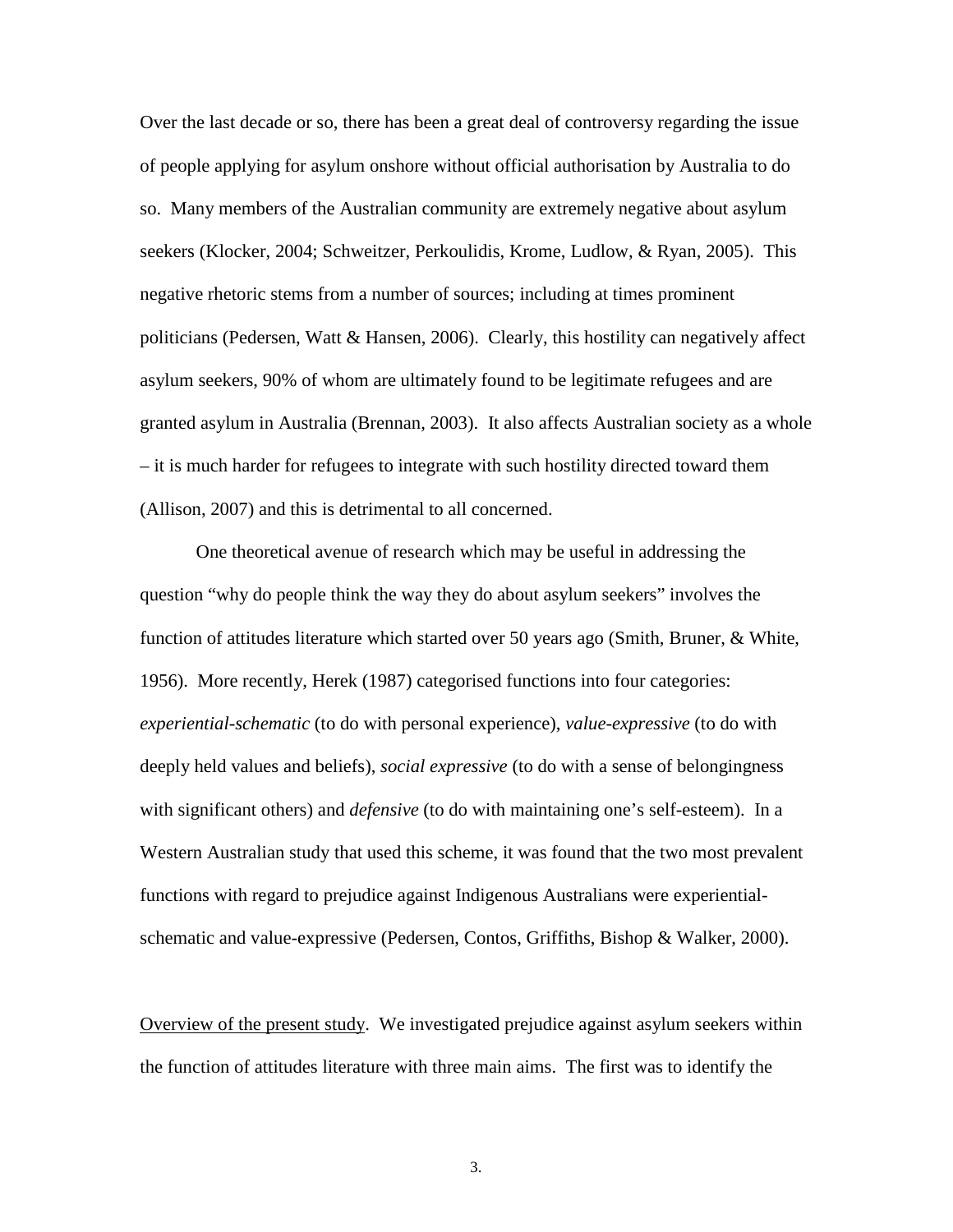major function of respondents' attitudes – why do people think the way they do about asylum seekers? Secondly, do non-prejudiced and prejudiced participants differ in the reporting of their attitude functions? Finally, we integrate the findings of the present study with past research and set out suggestions for strategies to reduce prejudice against asylum seekers.

### Method.

Procedure and participants. The present data are taken from a larger survey conducted in 2004 (for more detail, see Pedersen, Watt & Hansen, 2006; Pedersen, Dudgeon, Watt, & Griffiths, 2006; Pedersen, Griffiths & Watt, 2008). A sample of 2,400 Western Australians from Albany, Kalgoorlie, and Perth was randomly drawn from the 2004 phone book, and a questionnaire was mailed to each person. Two weeks after the first questionnaire was sent, a reminder letter was sent. In total, 653 respondents returned the questionnaire (27%). There were slightly more females than males, participants were generally older (average age  $= 53$ ) and were relatively well-educated.

#### Measures.

*Prejudice against asylum seekers.* Following an open-ended question on why people felt the way they did about asylum seekers, participants completed the Attitudes Toward Asylum Seekers Scale (ATAS; Pedersen, Attwell & Heveli, 2005). After recoding, the higher the score, the higher the prejudice.

### *Function of Attitudes toward Asylum Seekers*

The Attitude Function Inventory developed by Herek (1987) was used as a model to write items to assess each of the functions of attitudes; in particular, experiential-schematic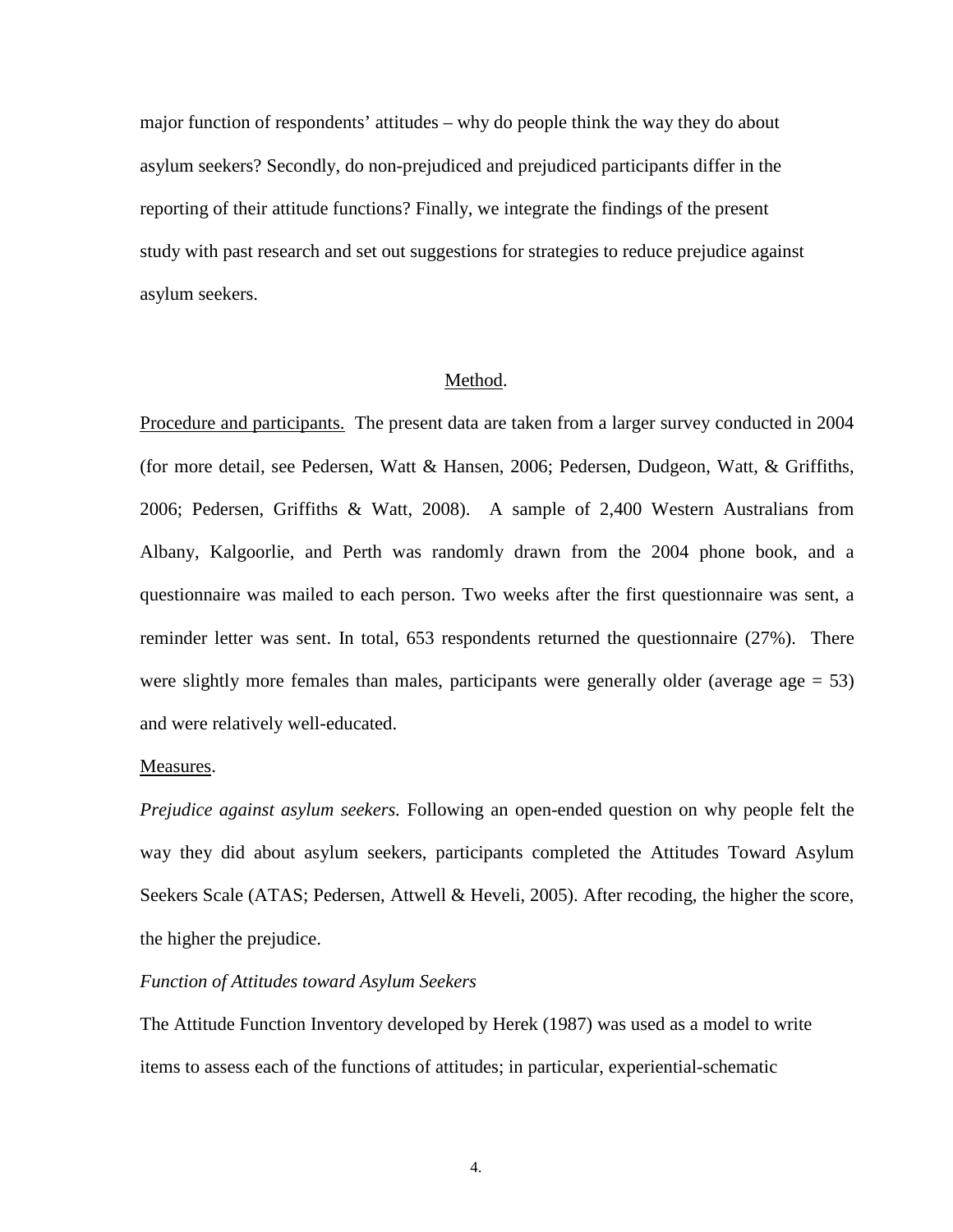(e.g., my own experiences with asylum seekers), value-expressive (e.g., my concern that we uphold principles of justice in Australia), and a new function category developed for the present study based on indirect experience (e.g., explanations about asylum seekers that I have heard from people I know). Few respondents in the Pedersen et al. (2000) study used defensive or social-expressive functions so they were not measured here. Respondents' functions were classified as "experiential-schematic" if their score on this function was higher than their scores on the other three functions. Respondents' functions were similarly classified in the other two categories (value-expressive and indirect experiential-schematic). The higher the score, the more important the function was.

## Results.

After excluding variables which detracted from the reliability of the function scales, reliability was satisfactory (see Table 1). On the ATAS scale, 75% of the sample scored above the midpoint; in other words, three-quarters of participants reported negative attitudes about asylum seekers. There were no location differences with respect to the ATAS, the value-expressive function scale or the indirect experiential function scale. However, participants from Albany scored significantly higher on the experiential schemata scale (*M*=1.67) compared with the Kalgoorlie participants (*M*=1.38) (*F*(2,624)  $= 5.22 p = .006$ .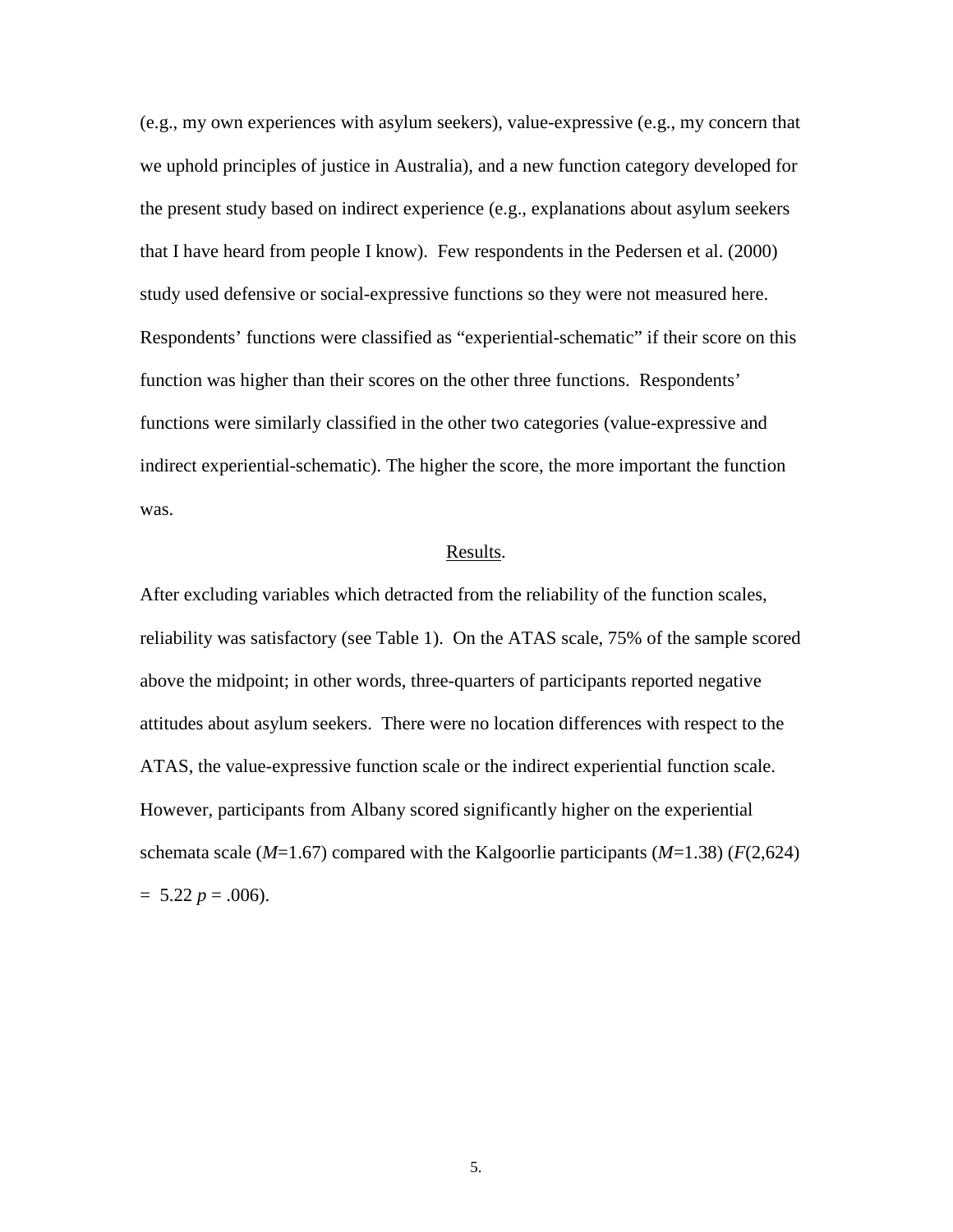| <b>SCALE</b>                         | Mean | SD <sub>1</sub> | n              | $\alpha$   | Range   |
|--------------------------------------|------|-----------------|----------------|------------|---------|
| ATAS scale                           | 4.37 | 1.42 18         |                | $0.93$ 1-7 |         |
| <b>Functions</b>                     |      |                 |                |            |         |
| <b>Experiential Schematic</b>        | 1.56 | 0.89            | 3              | 0.79       | $1 - 5$ |
| Indirect Experiential Schematic 1.76 |      | 0.89            | 2              | 0.78       | $1-5$   |
| Value-expressive                     | 3.87 | 0.87            | $\overline{4}$ | 0.69       | $1 - 5$ |

\_\_\_\_\_\_\_\_\_\_\_\_\_\_\_\_\_\_\_\_\_\_\_\_\_\_\_\_\_\_\_\_\_\_\_\_\_\_\_\_\_\_\_\_\_\_\_\_\_\_\_\_\_\_\_\_\_\_\_\_\_\_\_\_\_\_\_\_\_\_\_\_

Table 1. Descriptive Characteristics of Scales

The most frequently reported function of attitudes was value-expressive (96%), followed by the indirect experiential-schematic function (2%) and the experiential-schematic (2%) function (6.7% of participants did not fit into any one category, and were not included in the final count).

Our next question was: do these functions differ depending upon the prejudice levels of the participants? Three independent *t tests* were conducted. There was no significant difference in indirect experience  $(t(245)=1.39, n.s.)$ . However, non-prejudiced participants reported more experience with asylum seekers  $(t(226)=2.88, p=.004)$  and they also relied more on values  $(t(348)=2.76, p=006)$ . It should be pointed out that although these relationships were statistically significant, they were not particularly large; the same applies regarding the location difference described above (see Table 2 for a graphic representation of function by prejudice – clearly there are more similarities than differences). Further, the functions are not mutually exclusive: as can also be seen by Table 2, even though participants clearly reported their values as taking precedence, the other two functions were not unimportant.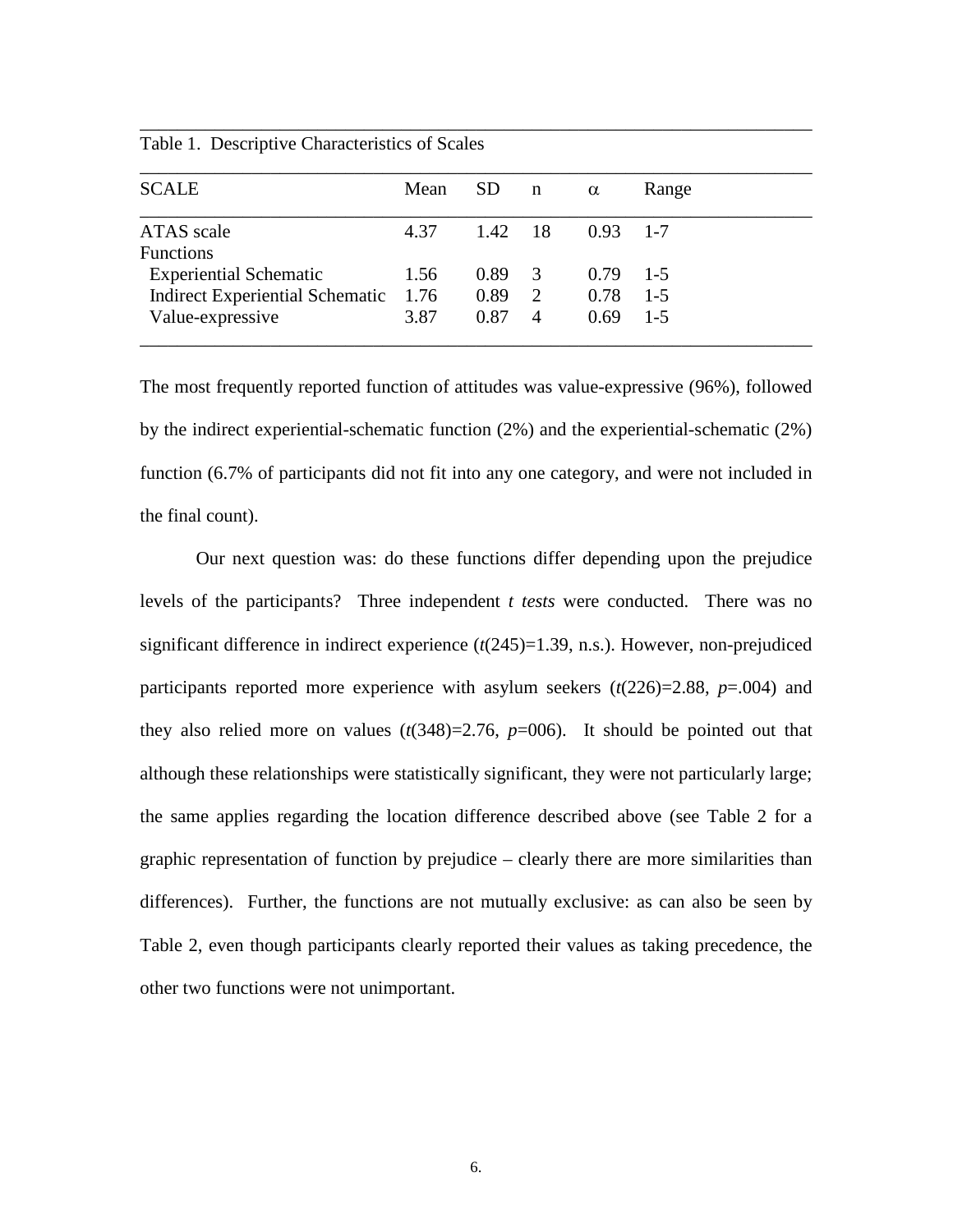



\_\_\_\_\_\_\_\_\_\_\_\_\_\_\_\_\_\_\_\_\_\_\_\_\_\_\_\_\_\_\_\_\_\_\_\_\_\_\_\_\_\_\_\_\_\_\_\_\_\_\_\_\_\_\_\_\_\_\_\_\_\_\_\_\_\_\_\_\_\_\_\_

Similarly, more similarities exist than differences with respect to the significant location difference (see Table 3)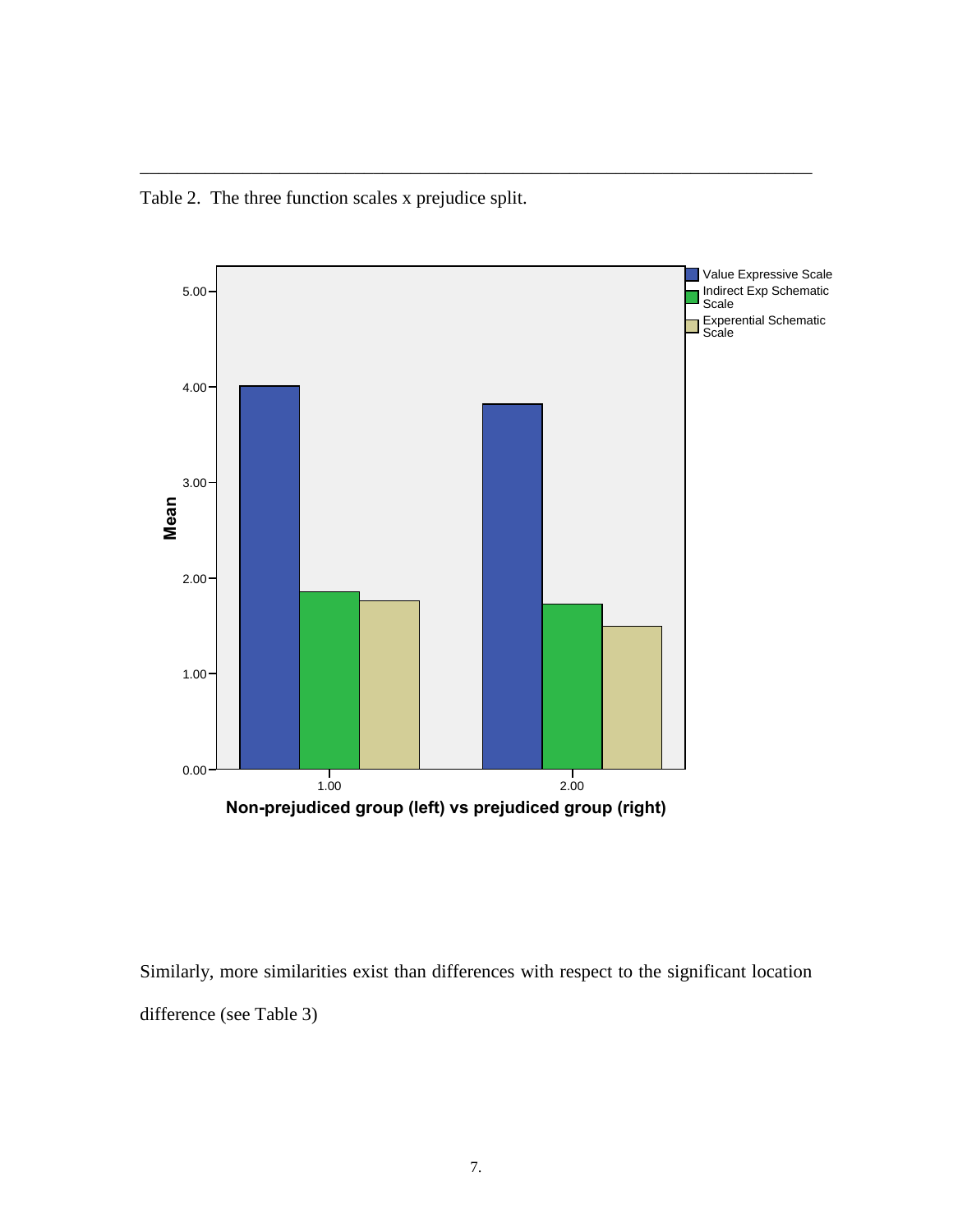



\_\_\_\_\_\_\_\_\_\_\_\_\_\_\_\_\_\_\_\_\_\_\_\_\_\_\_\_\_\_\_\_\_\_\_\_\_\_\_\_\_\_\_\_\_\_\_\_\_\_\_\_\_\_\_\_\_\_\_\_\_\_\_\_\_\_\_\_\_\_\_

## Discussion.

First, we briefly discuss some results not specifically addressed in our aims. The first is that there was a location difference with the experiential-schematic function: Albany participants were more likely to have experience with asylum seekers than Kalgoorlie participants. This is not a surprising finding; a number of newly released asylum seekers moved to Albany for work in the local meat-works. This location finding supports other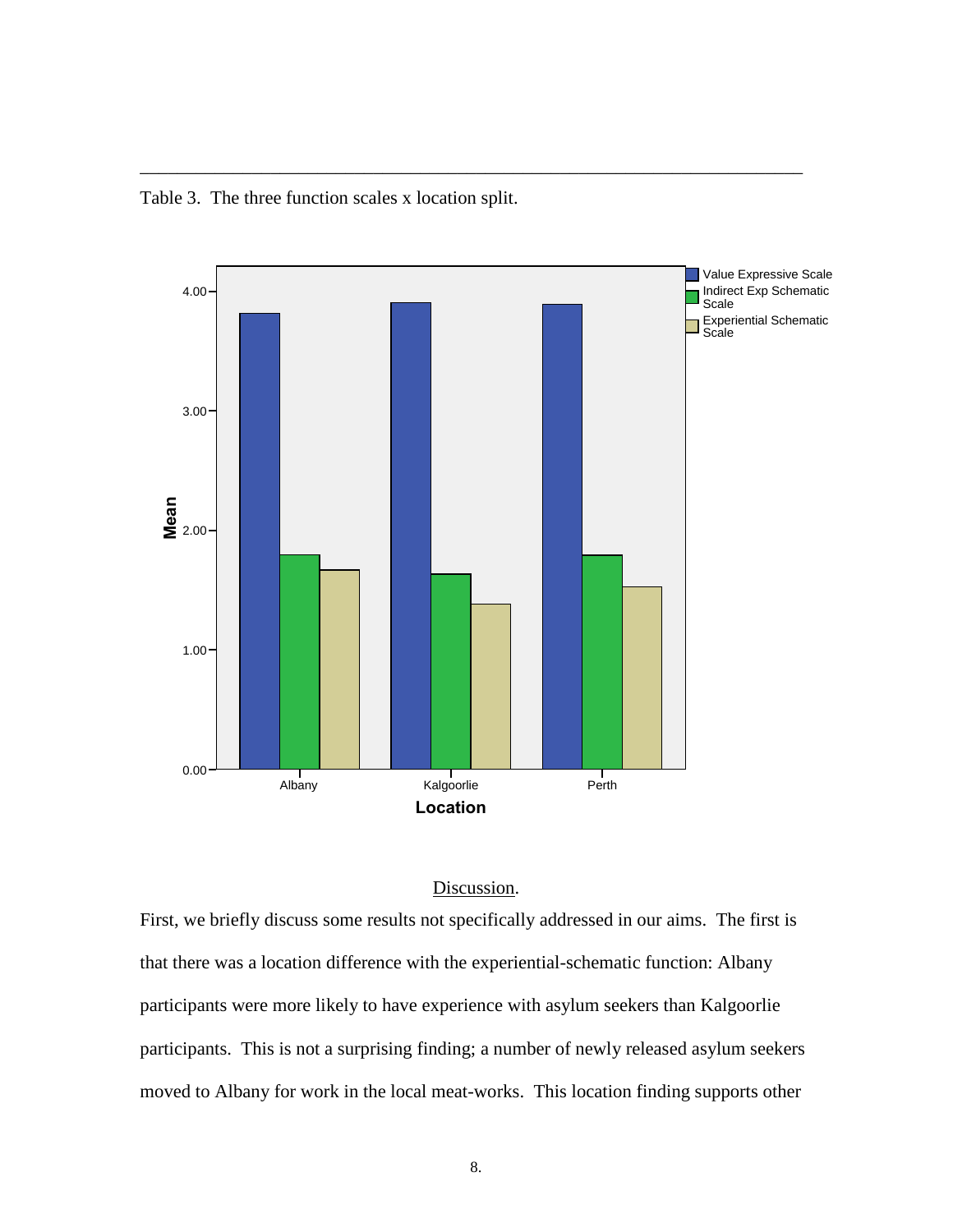researchers who argue that geographical differences must be taken into account when looking at prejudice and racism (e.g., Dunn, Forrest, Burnley, & McDonald, 2004; Forrest & Dunn, 2007). However, we also showed that there were more similarities than differences between locations which are also to be expected: given the small numbers of people seeking asylum, generally very few people in the Australian community would know them. Thus, we argue that when conducting anti-racism strategies one must look at the specifics of the target group – location may be more relevant to some target groups compared with asylum seekers (for example, Pedersen et al., 2000, with respect to prejudice against Indigenous Australians).

We now turn to our first aim which was to identify the major function of respondents' attitudes. Overwhelmingly, our participants reported the reason that they thought the way they did about asylum seekers related to their values (96%). This figure is higher than studies with other groups. Specifically, 83% of Perth respondents stated their most important function was value-expressive regarding Muslim Australians and 68% did so regarding Indigenous Australians (Griffiths & Pedersen, in press). This difference is likely to be due to the fact that often asylum seekers are kept out of sight in desert camps, and when they are released, there are not many of them for the Australian community to have experience with. It is worth noting here that there is a difference between the <u>function</u> of attitudes and the <u>source</u> of the function. While their attitude may stem from (for example) politician rhetoric (see Pedersen et al., 2006), the function may still be a perceived value violation.

So what are the implications of findings relating to this first aim? Our results indicate that attitudes toward asylum seekers are primarily driven by values regardless of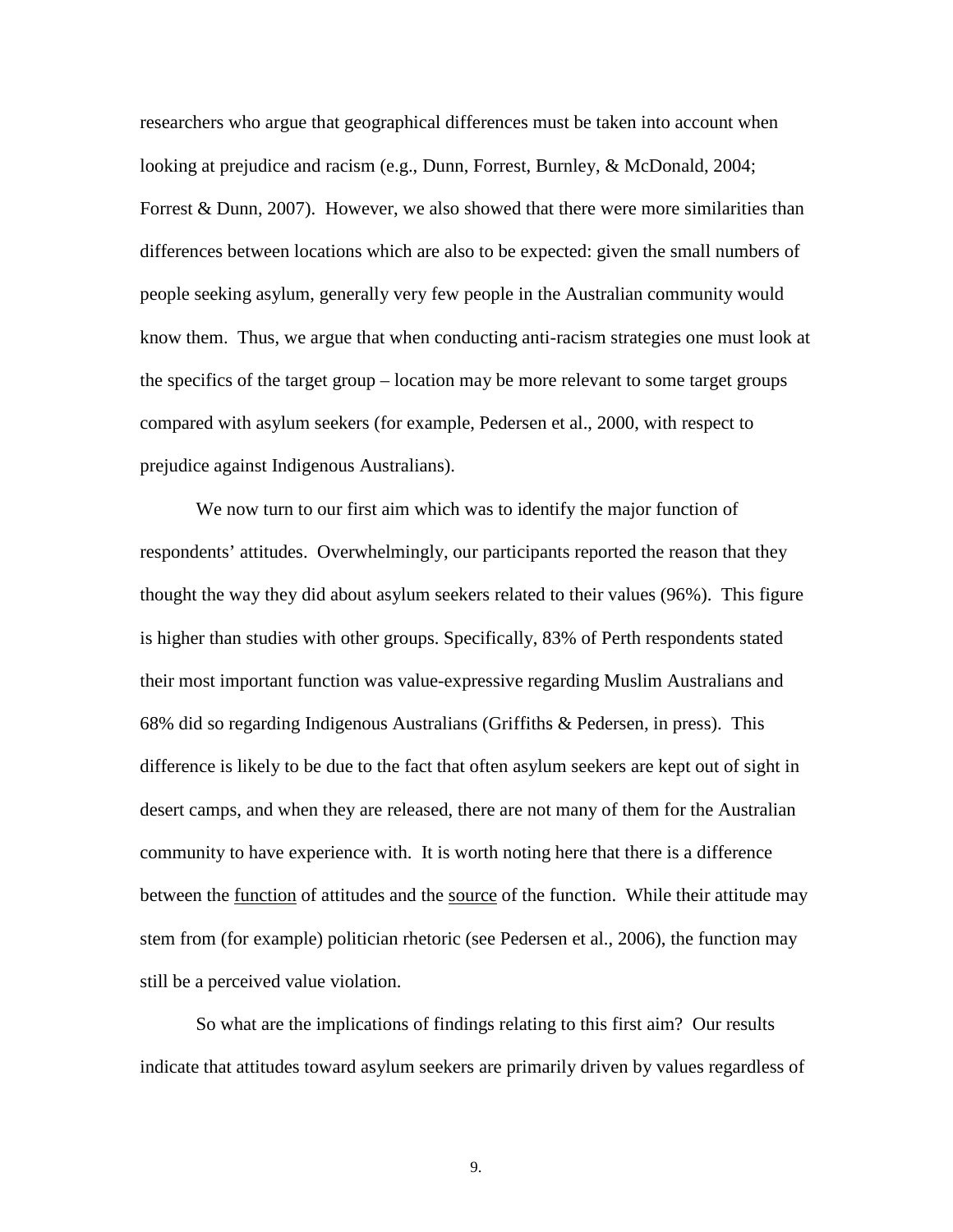whether such attitudes are prejudiced or not-prejudiced. One could be negative toward asylum seekers based on a feeling that they were queue-jumpers and stopping "real refugees" from entering Australia. Anti-racism strategists would need to discuss this topic fully and also pointing out that most asylum seekers are found to be legitimate refugees (Brennan, 2003). Alternatively, one could also be very positive toward asylum seekers based on a feeling that human rights should be respected regardless of the entry into Australia. This could also discussed within an anti-racism strategy – including the information that seeking asylum without authorisation is legal under international and Australian law (Burnside, 2008).

Given that three quarters of the sample fell into the "prejudiced" category, and it is these participants who we would like to target in any anti-racism strategy, we concentrate on values leading to hostility. When looking at some qualitative data from the same dataset, it would appear that some participants felt that **Australian** values would be violated by asylum seekers. For example, *"It would be detrimental to Australia to allow asylum seekers to come as they please into our country. It also compromises our way of life by an influx of different values, language and regard for our laws and customs*". What the threat to "Australian values" actually entails is open for interpretation - a love of cricket, perhaps? But as argued by some, a nostalgia for an ethnically homogenous culture (e.g., English; Irish) can create new forms of racism or patriotism that excludes other groups such as asylum seekers (Babacan & Gopalkrishnan, 2008). This viewpoint has been perpetuated by prominent politicians. As Australia's Prime Minister John Howard (1995-2007) stated publicly: "we've drawn back from being too obsessed with diversity to a point where Australians are now better able to appreciate the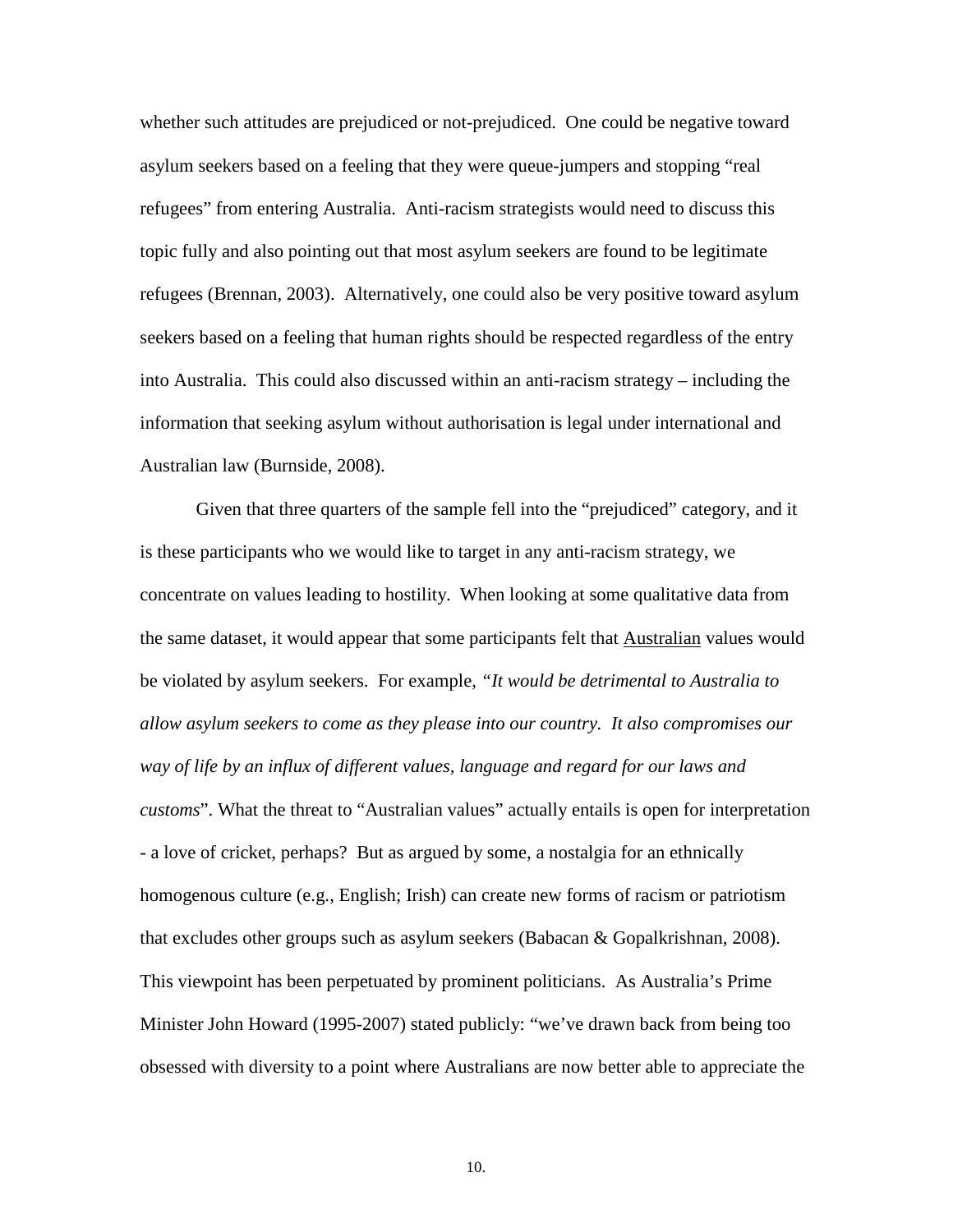enduring values of the national culture that we proudly celebrate and preserve" (The Age, 2006). In fact, if one examines Australian values as per the controversial citizenship test: primary values include "Judeo-Christian ethics, a British political heritage and the spirit of the European Enlightenment" (DIAC, 2008). As Fiske and Briskman (2008) point out, Australian values are still organised around exploitative beliefs and values driving imperial expansion. Thus, if anti-racism strategists are attempting to present another view of asylum seekers other than the negative view, it may be advisable for participants to examine their own values and identity and where they stem from. Every and Augoustinos (2008) show clearly that discourses regarding national identity can be used to *include* asylum seekers as well as *exclude* them. It should also be pointed out that with cultural diversity comes strength (Fiske & Briskman, 2008) even if there is a short adjustment period (Putnam, 2007).

It would also appear that some participants felt that their personal values were violated by asylum seekers. For example, "*Asylum seekers are illegal immigrants and queue jumpers and do not deserve to be "rewarded" with preferential treatment ahead of those applying through the correct channel*". In other words, "queue jumping". This finding relates to past research which finds that prejudice is strongly related to the acceptance of false beliefs such as queue jumping (*r* = .77; Pedersen, Attwell & Heveli, 2005). As noted by Pedersen et al. (2005; 2006), there are often no queues to jump; also, former Immigration Minister Phillip Ruddock collapsed the onshore and offshore queues effectively pitting one group of asylum seekers against the other. Asylum seeker advocates would be well advised to fully discuss this issue which would seem to inflame animosity against asylum seekers.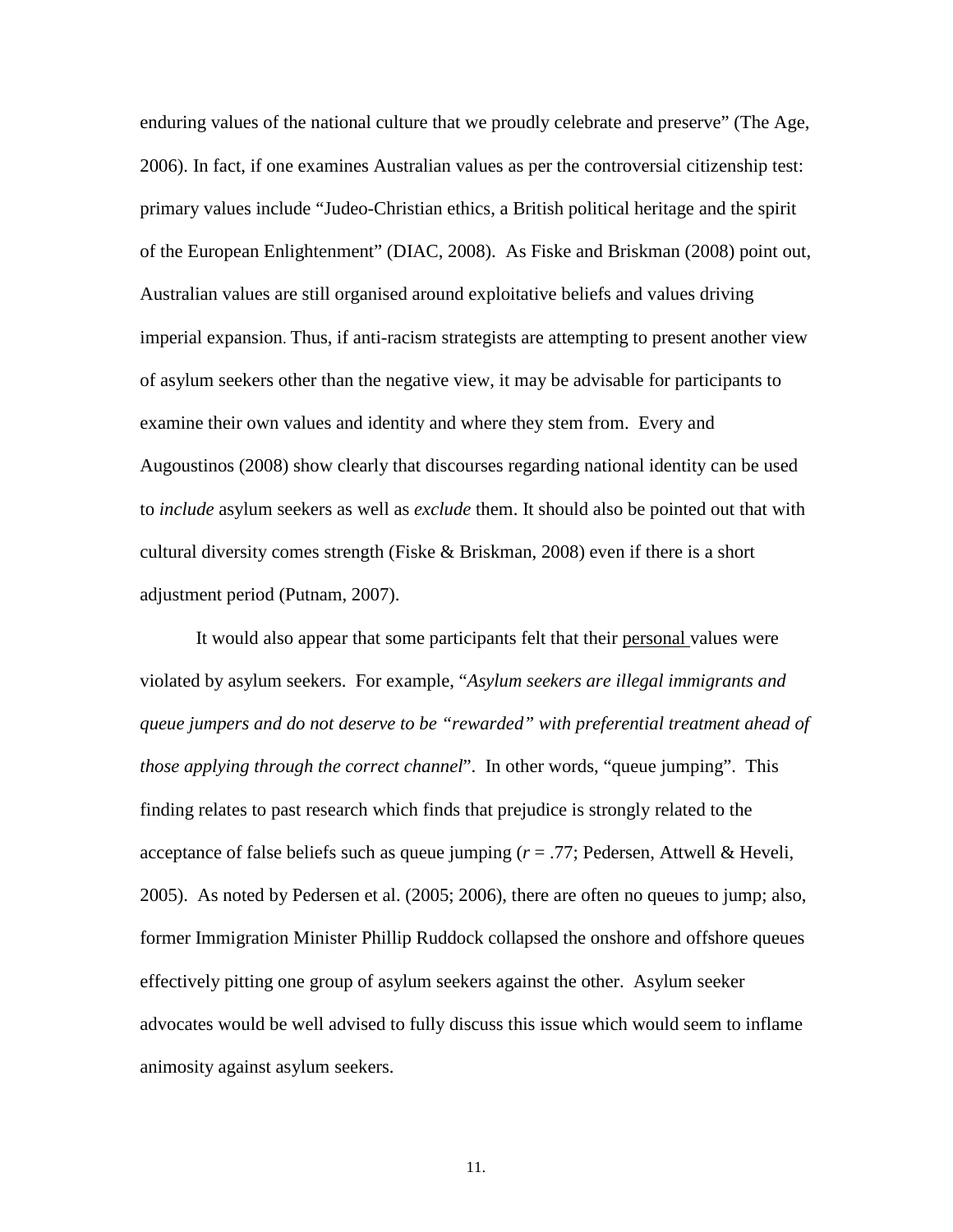With regard to indirect experience, our results indicate that there was no significant difference between the groups. With respect to the prejudiced participants, the focus of anti-racism strategies, this indirect experience can be influenced by a number of sources which can end up in a situation known as serial reproduction; otherwise known as the game of Chinese Whispers. What may start out as an unverified source such as the internet (see Pedersen et al., 2008) may spread "urban myths" and become part of mainstream discourse. Again, it would be advisable to include this in any anti-racism strategy. With regard to experience, this was the least reported function within the present study which – as discussed earlier - is the least reported function. One may even wonder, given how few asylum seekers are in Australia, whether participants were actually referring to refugees rather than asylum seekers.

Our second aim was to examine whether non-prejudiced and prejudiced participants differed in the reporting of their attitude functions. Results indicated that there were two significant differences: non-prejudiced participants scored higher on experience and values than prejudiced participants. Regarding experience, this is not surprising as many Australians base their negative attitudes toward asylum seekers on false beliefs (Pedersen et al, 2005). It follows that the more experience a person has with asylum seekers, the more correct information will be available which can only be beneficial. Regarding the value-expressive finding, our findings indicate that even though both groups' values were very important, the non-prejudiced values (e.g., an emphasis on human rights) were even more important than prejudiced values (e.g., queue-jumping). These non-prejudiced values should be incorporated into anti-racism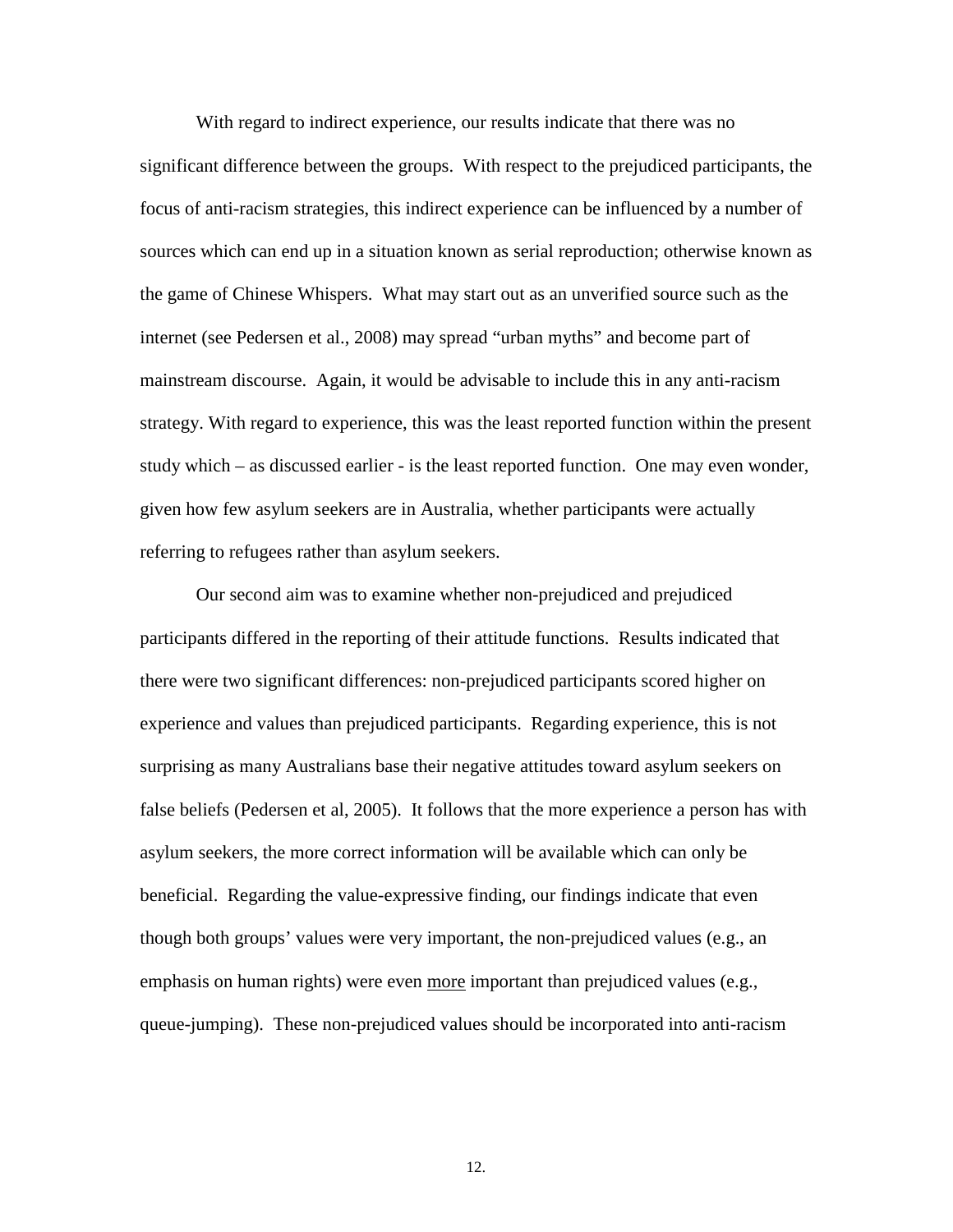strategies. We stress, however, that although these differences were statistically significant, in the overall scheme of things they were relatively unimportant.

Our final research aim was to bring together the findings of the present study with past research as an integrated whole to guide anti-racism strategists. In particular, if one is to run an anti-racism strategy, these mechanisms may be helpful in how the message is communicated. As can be seen by Table 4, there are a number of potential ways forward in this regard. Some may be more relevant to others depending on the circumstances. For example, location may be useful with some target groups more than others and discussion on "whiteness" would be less relevant if the strategy involved many participants of colour. We also stress that other more structural action also needs to be taken as well as individual strategies (see Donovan & Vlais, 2006; Paradies, Forrest, Dunn, Pedersen & Webster, in press). We note that there are many other references which would be helpful apart from those in Table 4, but are beyond the scope of this paper. We also note that there are links between the mechanisms such as violation of values and – say – imparting of accurate information.

| <b>Mechanisms</b>                 | Example(s)           | <b>Reference</b>             |
|-----------------------------------|----------------------|------------------------------|
|                                   |                      |                              |
| Addressing people's violated      | Queue jumping        | 1. The present study         |
| personal values                   |                      | 2. Pedersen, Watt & Hansen   |
|                                   |                      | (2005)                       |
|                                   |                      | 3. Pedersen Attwell & Heveli |
|                                   |                      | (2005)                       |
| Imparting of accurate information | The collapsing of    | Mares (2002)                 |
|                                   | onshore and offshore |                              |
|                                   | queues               |                              |
| Values and identity: Examine own  | National identity    | 1. The present study         |

Table 4. Suggestions for potential mechanisms to combat prejudice against asylum seekers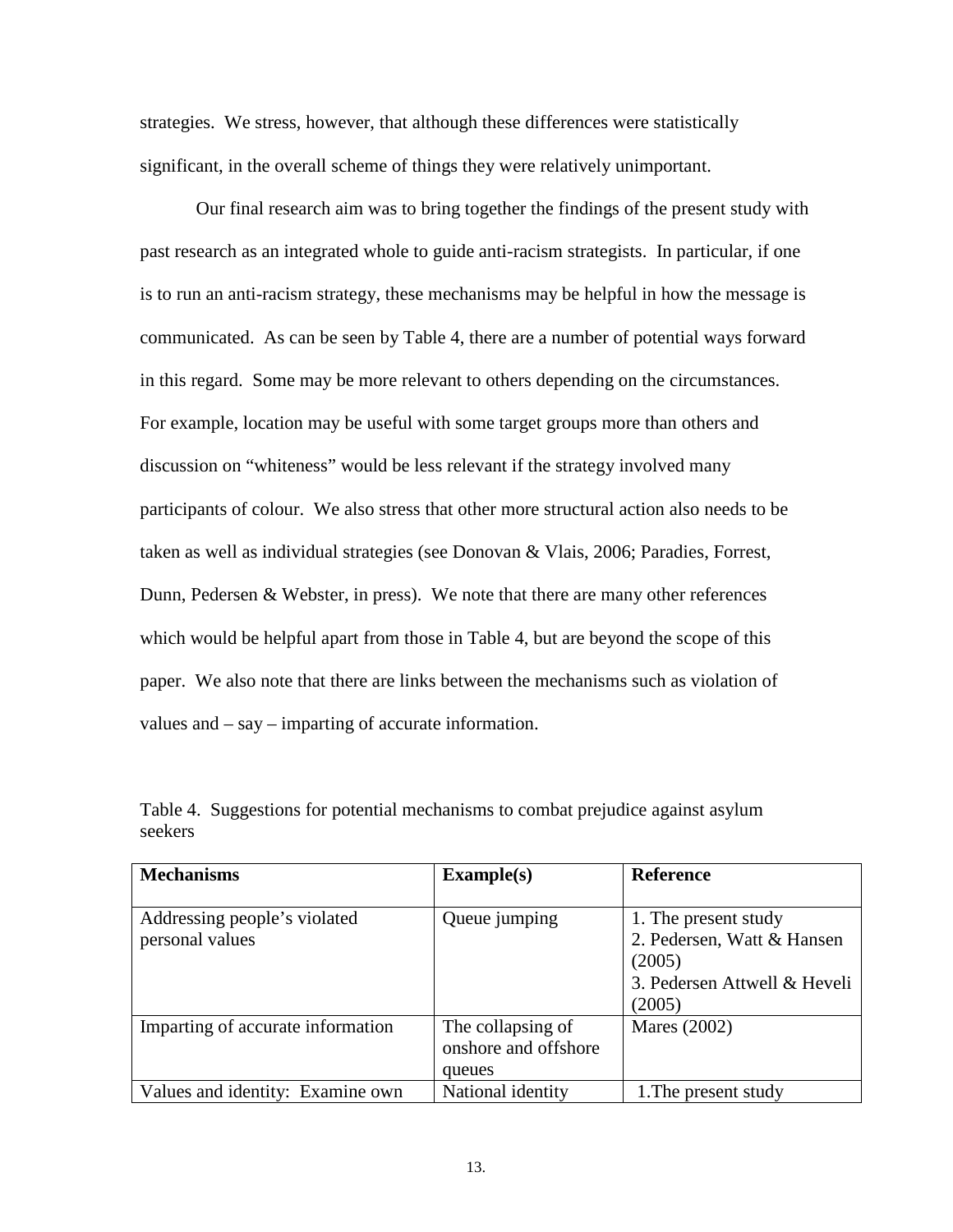| identity and cultural biases                                                                                                           |                                                                                                                                                                                                                                                   | 2. Pedersen Attwell & Heveli<br>(2005)<br>3. Every & Augoustinos                 |
|----------------------------------------------------------------------------------------------------------------------------------------|---------------------------------------------------------------------------------------------------------------------------------------------------------------------------------------------------------------------------------------------------|----------------------------------------------------------------------------------|
|                                                                                                                                        | Self-identity;<br>"whiteness"                                                                                                                                                                                                                     | 1. Green $\&$ Sonn (2005)<br>2. Sibley & Barlow (2008)                           |
| Including values which participants<br>may see as important, but are often<br>not in the community's discourse<br>about asylum seekers | The "fair go" principle                                                                                                                                                                                                                           | The present study                                                                |
| The above relates to: "Alternative"<br>talk"                                                                                           | Alternate (non-<br>prejudiced) talk should<br>be discussed which<br>can find its way into<br>Australian discourse.<br>How to deal with<br>racist talk should be<br>discussed.                                                                     | Guerin (2003)                                                                    |
| Include knowledge gained from<br>others                                                                                                | Serial Reproduction                                                                                                                                                                                                                               | The present study                                                                |
| Emphasising commonality and<br>diversity                                                                                               | Participants may feel<br>that asylum seekers'<br>cultures are too<br>different to integrate<br>successfully.<br>Emphasise there are<br>cultural differences,<br>but many more<br>similarities, and the<br>benefits of a<br>multicultural society. | 1. The present study<br>2. Pedersen Walker & Wise<br>(2005)<br>3. Tilbury (2007) |
| Addressing dissonance                                                                                                                  | Those prejudiced<br>against asylum seekers                                                                                                                                                                                                        | Pedersen et al. (2008)                                                           |
|                                                                                                                                        | Those who support<br>tough asylum seeker<br>policy, significantly<br>over-estimate their<br>support in the<br>community                                                                                                                           | Hartley & Pedersen (2007)                                                        |
| Building empathy rather than simply<br>guilt                                                                                           | Too much guilt $-$ an<br>aversive emotion -<br>can cause participants<br>to "zone out"                                                                                                                                                            | Leach Snider, & Iyer (2002)                                                      |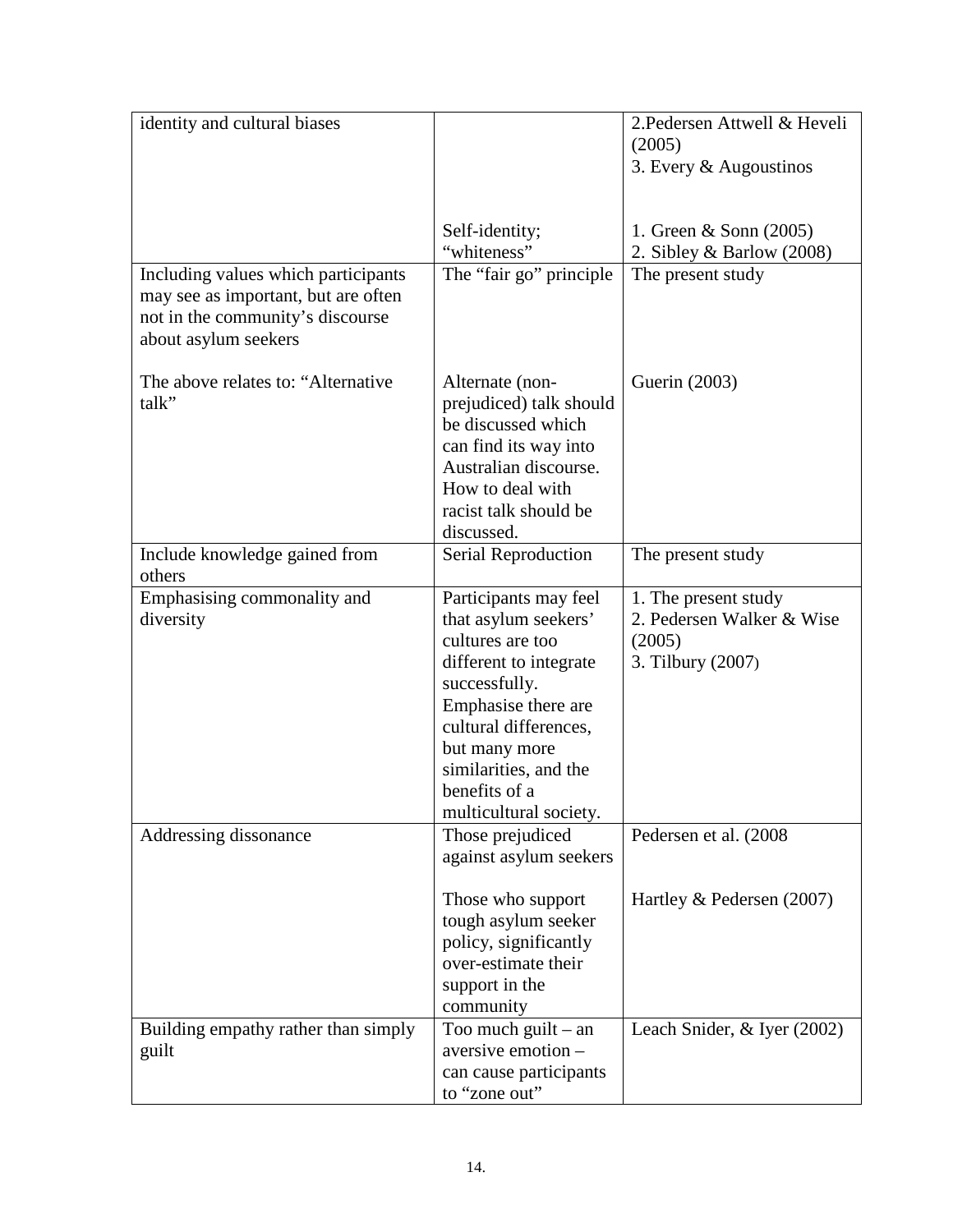| Promoting dialogue | Giving participants                           | Pedersen, Walker & Wise  |
|--------------------|-----------------------------------------------|--------------------------|
|                    | space to speak their                          | (2005)                   |
|                    | mind so controversial                         |                          |
|                    | issues can be                                 |                          |
|                    | addressed                                     |                          |
| Positive contact   | Under the right                               | Pettigrew & Tropp (2006) |
|                    | circumstances, inter-                         |                          |
|                    | group contact is useful                       |                          |
|                    | to combat prejudice.                          |                          |
|                    | Sometimes, there can                          | Putnam (2007)            |
|                    | be a short-term                               |                          |
|                    | "conflict" period                             |                          |
|                    | Other stories can also<br>be useful via other | Pedersen & Barlow (2008) |
|                    | means such as DVD                             |                          |
| Local needs        | Take into account                             | Pedersen, Walker & Wise  |
|                    | specific issues within                        | (2005)                   |
|                    | each locality                                 |                          |
| Evaluate properly  | There is a dearth of                          | Pedersen, Walker & Wise  |
|                    | information regarding                         | (2005)                   |
|                    | effectiveness of anti-                        |                          |
|                    | prejudice strategies                          |                          |

To conclude, even though the policy of mandatory detention remains, and Christmas Island is still the preferred destination for asylum seekers who land in excised islands, some positive social change in Australia has occurred thanks to a group of concerned Australians who were outraged by what was happening in their country and took action (see Mares & Newman, 2007; Pedersen et al., 2008) and a change in federal government. For example, asylum seekers are no longer being sent to Nauru and Manus Island. As reported by Immigration Minister Chris Evans, even aside from the very real humanitarianism and effectiveness concerns, this cost the Australian taxpayers \$309.8 million from 2001-2008 (Evans, 2008): an enormous amount of money. Additionally, Australia has seen the abolishment of temporary protection visas and potentially the use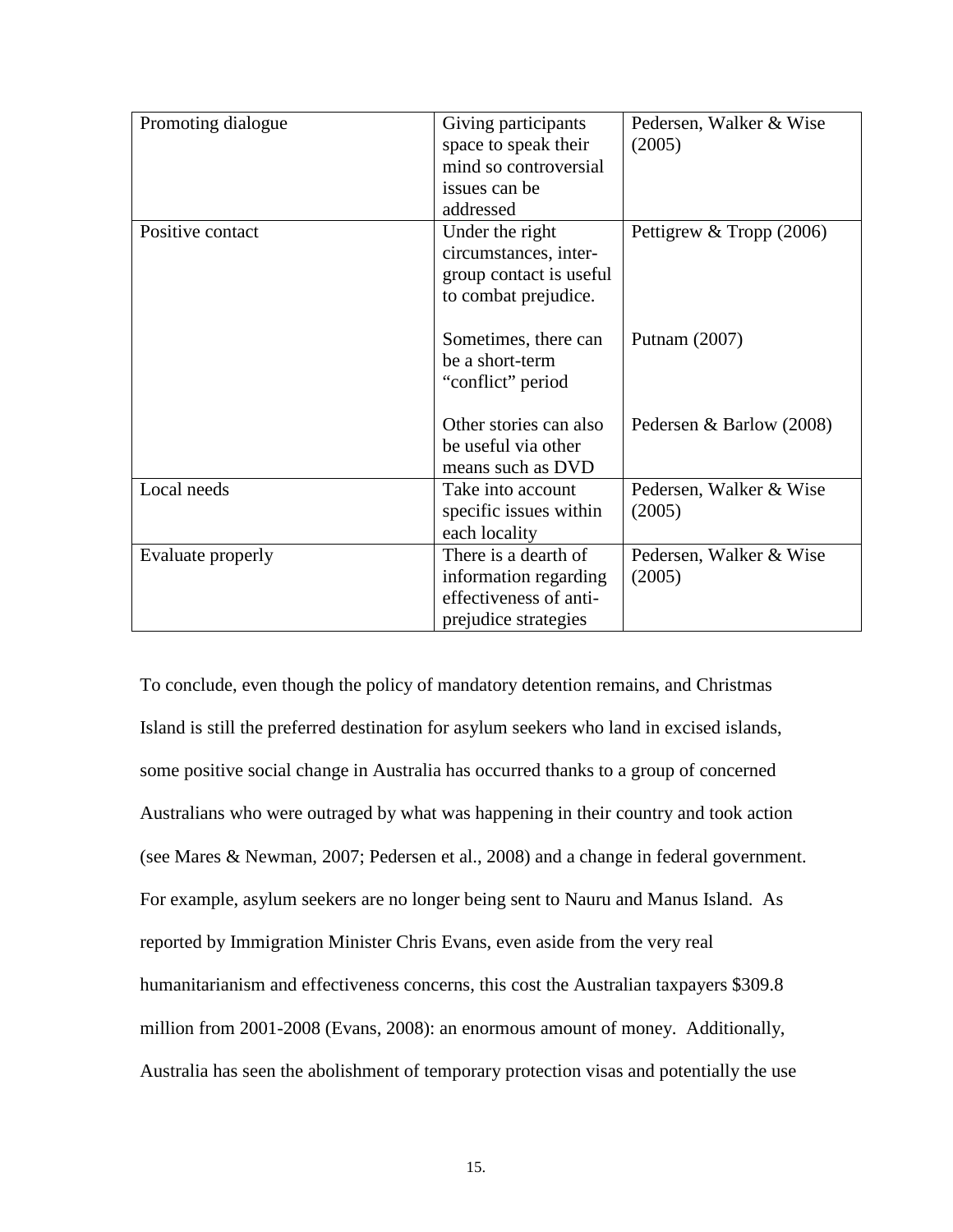of community detention rather than asylum seekers being locked behind razor wire. However, we cannot become complacent – with so much violence overseas, it is only a matter of time before more boats arrive and the people on such boats need to be dealt with fairly and humanely. To deal with this, we clearly need to have structural change such as the protection of human rights legislated in Australian law. Also, asylum seeker advocates need to be prepared for a regurgitation of past hostility. We need to know why the general public think the way they did and learn from the lessons of the last decade. Along with structural change, understanding how to counter prejudiced community attitudes is an important issue.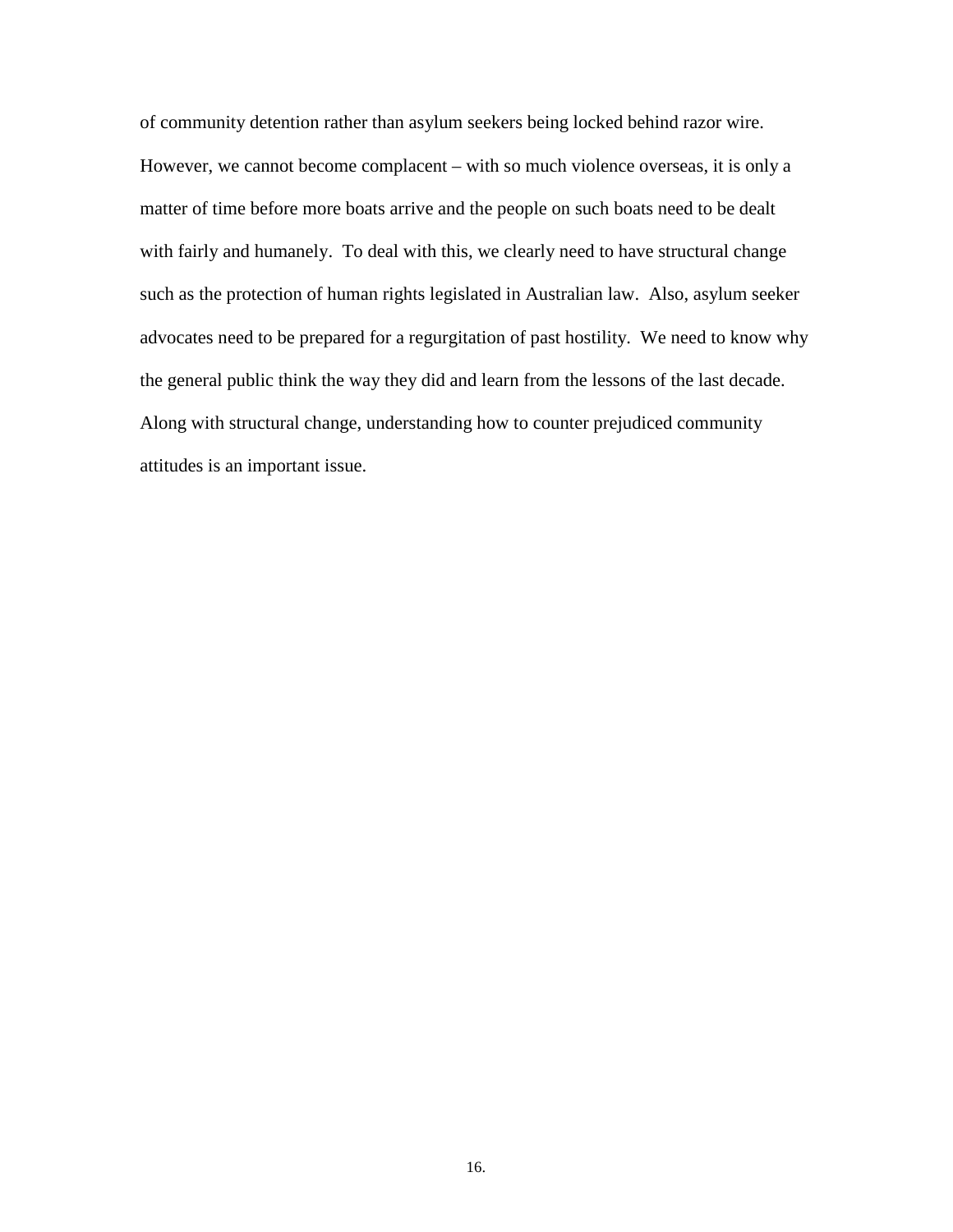## References.

- Allison, L. (2007). Introduction: Coming to Australia. In D.Lusher & N.Haslam (Eds), *Yearning to breathe free: Seeking asylum in Australia* (pp.50-51). Sydney: Federation Press.
- Babacan, H. & Gopalkrishnan, N. (2008). New racisms and asylum seekers in Australia, in A. Babacan & L. Briskman (Eds.). In *Asylum Seekers: International Perspectives on Interdiction and Deterrence* (pp. 143-157). Cambridge: Cambridge Scholars Publishing.
- Brennan, F. (2003). Tampering with asylum: A universal humanitarian problem. Brisbane: University of Queensland Press.
- Burnside, J. (2008). *Watching brief: Reflections on human rights, law, and justice*. Melbourne: Scribe.
- DIAC (Department of Immigration and Citizenship) (2007). Becoming an Australian citizen. Retrieved from the Web 14 August, 2008:

<http://www.citizenship.gov.au/test/resource-booklet/citz-booklet-full-ver.pdf>

- Donovan, R., & Vlais, R. (2006). *A review of communications components of antiracism and pro-diversity social marketing/public education campaigns.* Report to VicHealth, RJD Consulting Pty Ltd.
- Dunn, K.M., Forrest, J., Burnley, I. & McDonald, A. (2004). Constructing racism in Australia. *Australian Journal of Social Issues*, 39: 409-430.
- Evans, C. (Nov, 2008). *Refugee policy under the Rudd Government The first year*. Retrieved from the Web on  $2<sup>nd</sup>$  December, 2008: [http://www.refugeecouncil.org.au/docs/general/Minister\\_Evans\\_RCOA\\_AGM08.pdf](http://www.refugeecouncil.org.au/docs/general/Minister_Evans_RCOA_AGM08.pdf)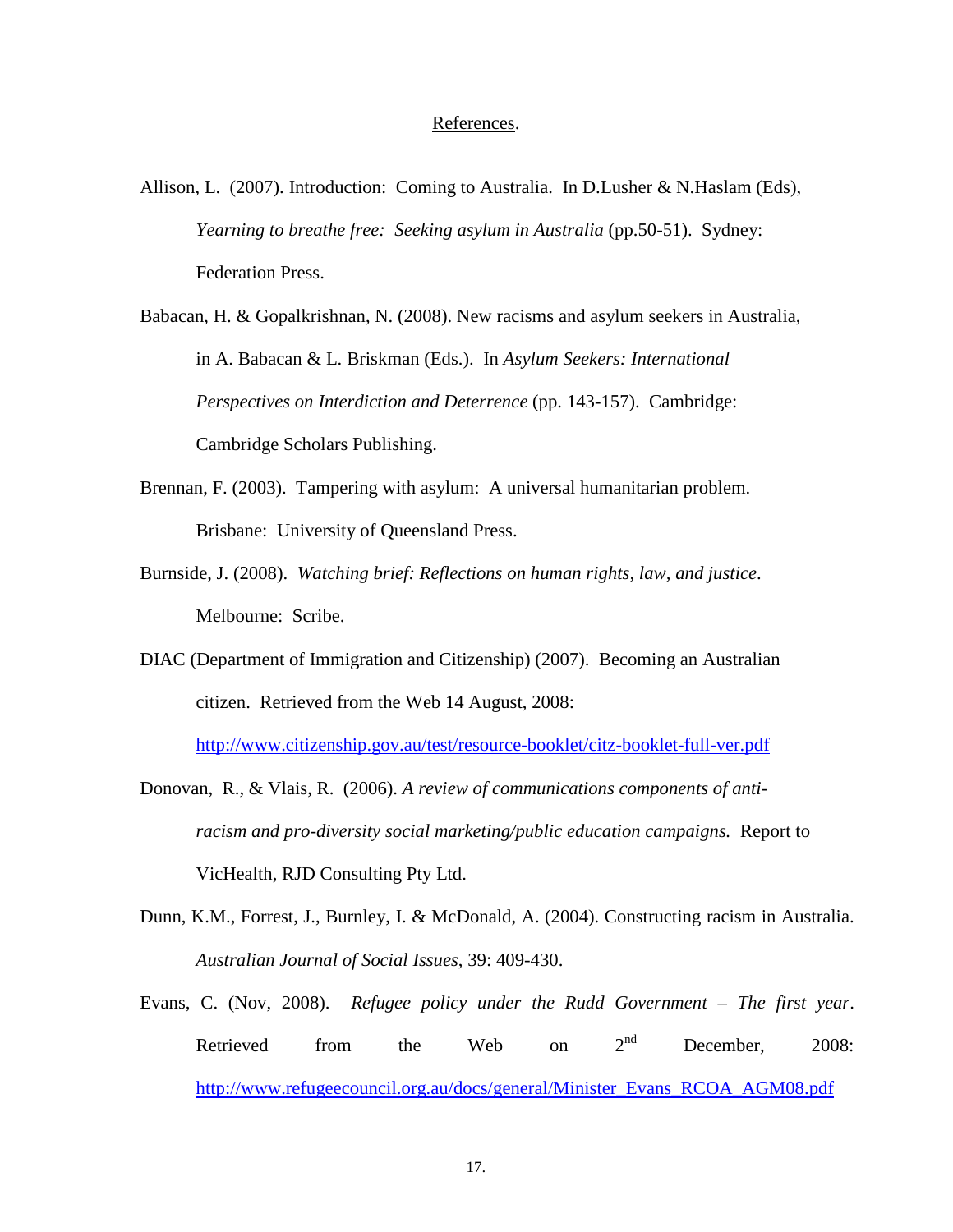- Every, D. and Augoustinos, M. (2008). Constructions of Australia in pro- and anti-asylum seeker discourse, *Nations and Nationalism*. 14, 562-580.
- Fiske, L., & Briskman, L. (in press). The empire strikes back Refugees, race and the reinvention of empire. In J. Earnest and D. Bennett (Eds), *Transformation and change in Australia and the Pacific*. Perth: Black Swan Press.
- Forrest, J., & Dunn, K.M. (2007). Constructing racism in Sydney, Australia's largest ethnicity. Urban Studies, 44, 699-721.
- Green, M. J., & Sonn, C.C. (2005). Examining discourses of whiteness and the potential for reconciliation. *Journal of Community & Applied Social Psychology, 15,* 478–492.
- Guerin, B. (2003). Combating prejudice and racism: New interventions from a functional analysis of racist language*. Journal of Community and Applied Social Psychology, 13*, 29-45.
- Hartley, L., & Pedersen, A. (2007). Asylum seekers: How attributions and emotion affect Australians' views on mandatory detention of 'the other'. *Australian Journal of Psychology, 59(3*), 119-131.
- Herek, G.M. (1987). Can functions be measured? A new perspective on the functional approach to attitudes. *Social Psychology Quarterly, 50*, 285-303
- Klocker, N. (2004). Community antagonism towards asylum seekers in Port Augusta, South Australia. *Australian Geographical Studies*, 42, 1-17.
- Leach, C., Snider, N., & Iyer, A. (2002). 'Poisoning of the Consciences of the Fortunate': The experience of relative advantage and support for social equality. In I. Walker, & H. Smith (Eds.), *Relative Deprivation: Specification, Development and Integration,* (pp. 136-163). Cambridge, UK: Cambridge University Press.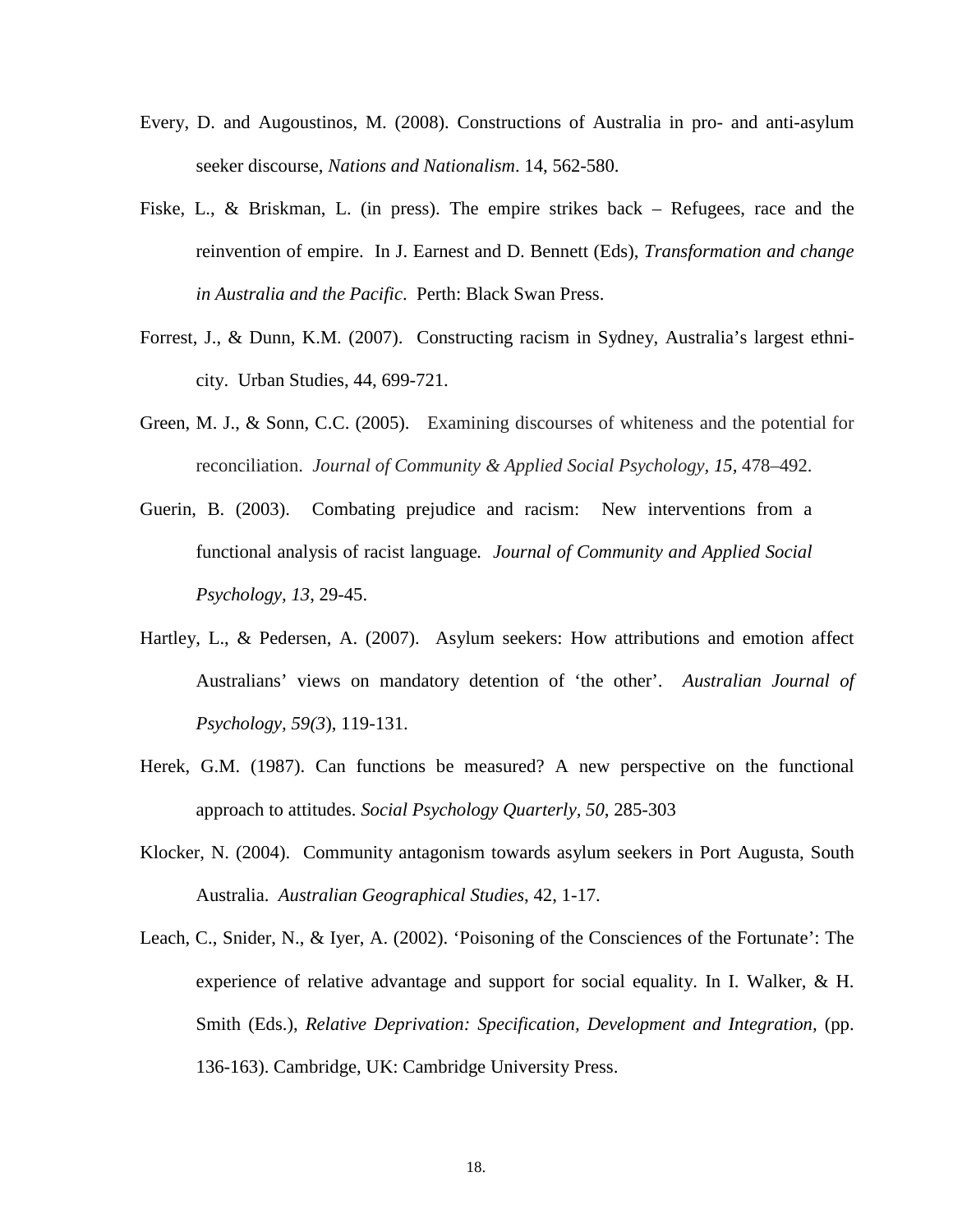- Mares, P. (2002). *Borderline: Australia's response to refugees and asylum seekers in the wake of the Tampa*. Sydney: UNSW Press.
- Mares, S., & Newman, L. (2007). *Acting from the heart: Australian advocates for asylum seekers tell their stories*. Sydney: Finch Publishing

Paradies Y, Forrest J, Dunn K, Pedersen, A, Webster K. (in press). More than Tolerance: Racism and the Health of Young Australians. In Mansouri F (Ed), *Youth Identity and Migration: Culture, Values and Social Connectedness* Common Ground Publishing, Altona, Victoria.

- Pedersen, A., Attwell, J., & Heveli, D. (2005). Prediction of negative attitudes toward Australian asylum seekers: False beliefs, nationalism and self-esteem. *Australian Journal of Psychology*, 57, 148-160.
- Pedersen, A., & Barlow, F. (2008). Theory to social action: A university based strategy targeting prejudice against Aboriginal Australians. *The Australian Psychologist, 43*, 148-159.
- Pedersen, A., Contos, N., Griffiths, B., Bishop, B., & Walker, I. (2000). Attitudes toward Aboriginal-Australians in city and country settings. *The Australian Psychologist, 35(2),* 109-117.
- Griffiths, B., & Pedersen, A. (in press). *Prejudice and the function of attitudes relating to Muslim Australians and Indigenous Australians*. Australian Journal of Psychology
- Pedersen, A., Griffiths, B., & Watt, S. (2008). Attitudes toward outgroups and the perception of consensus: All feet do **not** wear one shoe. *Journal of Community and Applied Social Psychology, 18,* 543–557.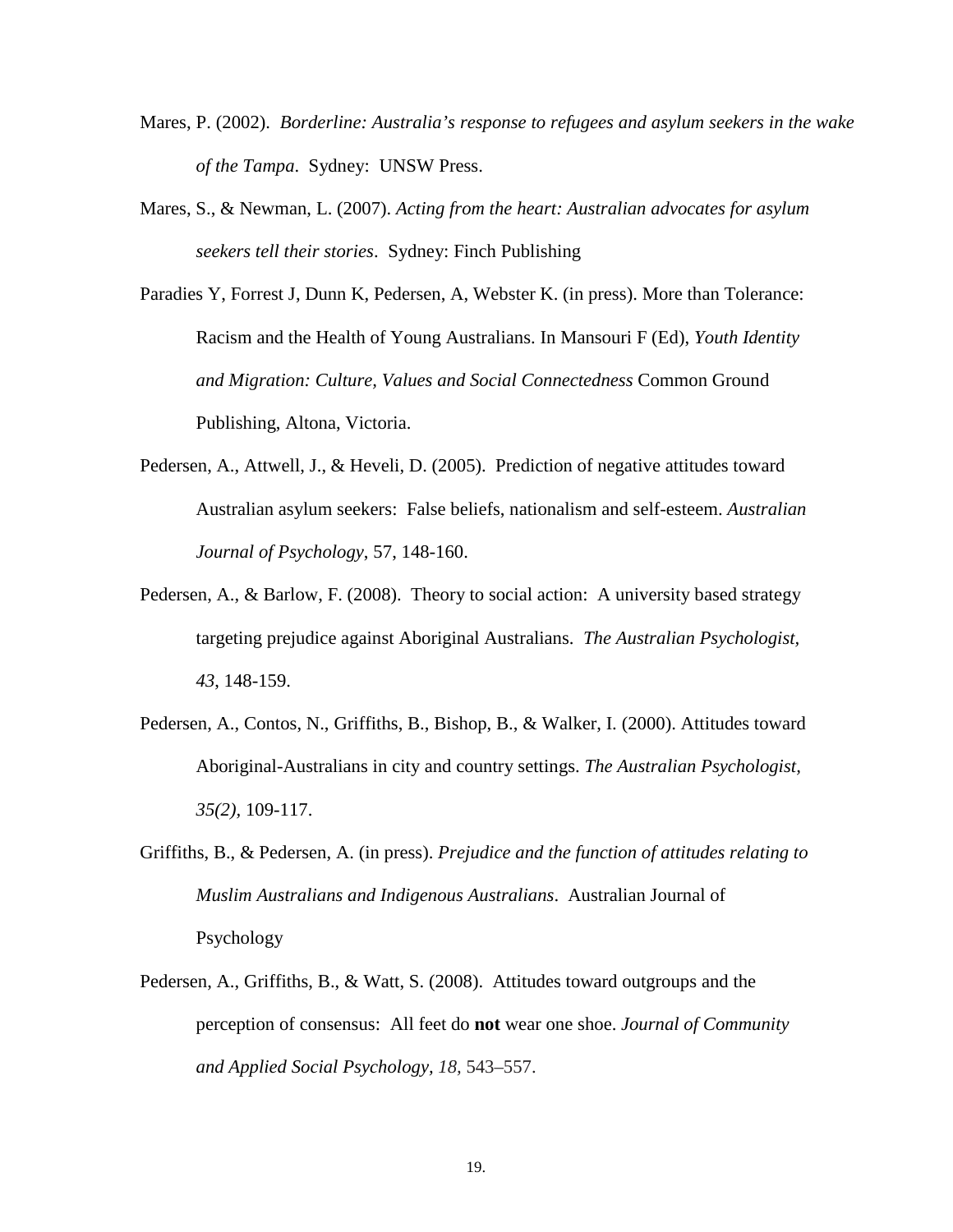- Pedersen, A., Kenny, M.A., Briskman, L., & Hoffman, S. (2008). Working with Wasim: A convergence of community. *Australian Journal of Community Psychology, 20*, 57-72.
- Pedersen, A., Watt, S., & Griffiths, B. (2007). Prejudice against asylum seekers and the fear of terrorism: The importance of context*.* In V.Colic-Peisker & F.Tilbury (Eds)., *Settling in Australia: The social inclusion of refugees* (pp.38-55).Centre for Social and Community Research, Murdoch University, Perth.
- Pedersen, A., Watt, S., & Hansen, S. (2006). The role of false beliefs in the community's and the federal government's attitudes toward Australian asylum seekers. *Australian Journal of Social Issues, 41,* 105-124.
- Pettigrew, T.F. & Tropp, L.R. (2006). A meta-analytic test of intergroup contact theory. *Journal of Personality and Social Psychology, 90,* 751-783.
- Putnam, R. D. (2007). *E Pluribus Unum*: Diversity and community in the twenty-first century – the 2006 Johan Skytte prize lecture. *Scandinavian Political Studies,* 30, 137-174.
- Reynolds, M. (2004). *Australians welcome refugees: The untold story*. Retrieved from the Web 3/10/2008: [http://www.safecom.org.au/welcome-report.htm.](http://www.safecom.org.au/welcome-report.htm)
- Schweitzer, R., Perkoulidis, S., Krome, S., Ludlow, C., & Ryan, M. (2005). Attitudes towards refugees: The dark side of prejudice. *Australian Journal of Psychology, 57*, 170-179.
- Sibley, C.G., & Barlow, F.K. (2008). Ubiquity of Whiteness in majority group national imagination: Australian = White, but New Zealander does not. *Australian Journal of Psychology*, DOI: 10.1080/00049530802239300